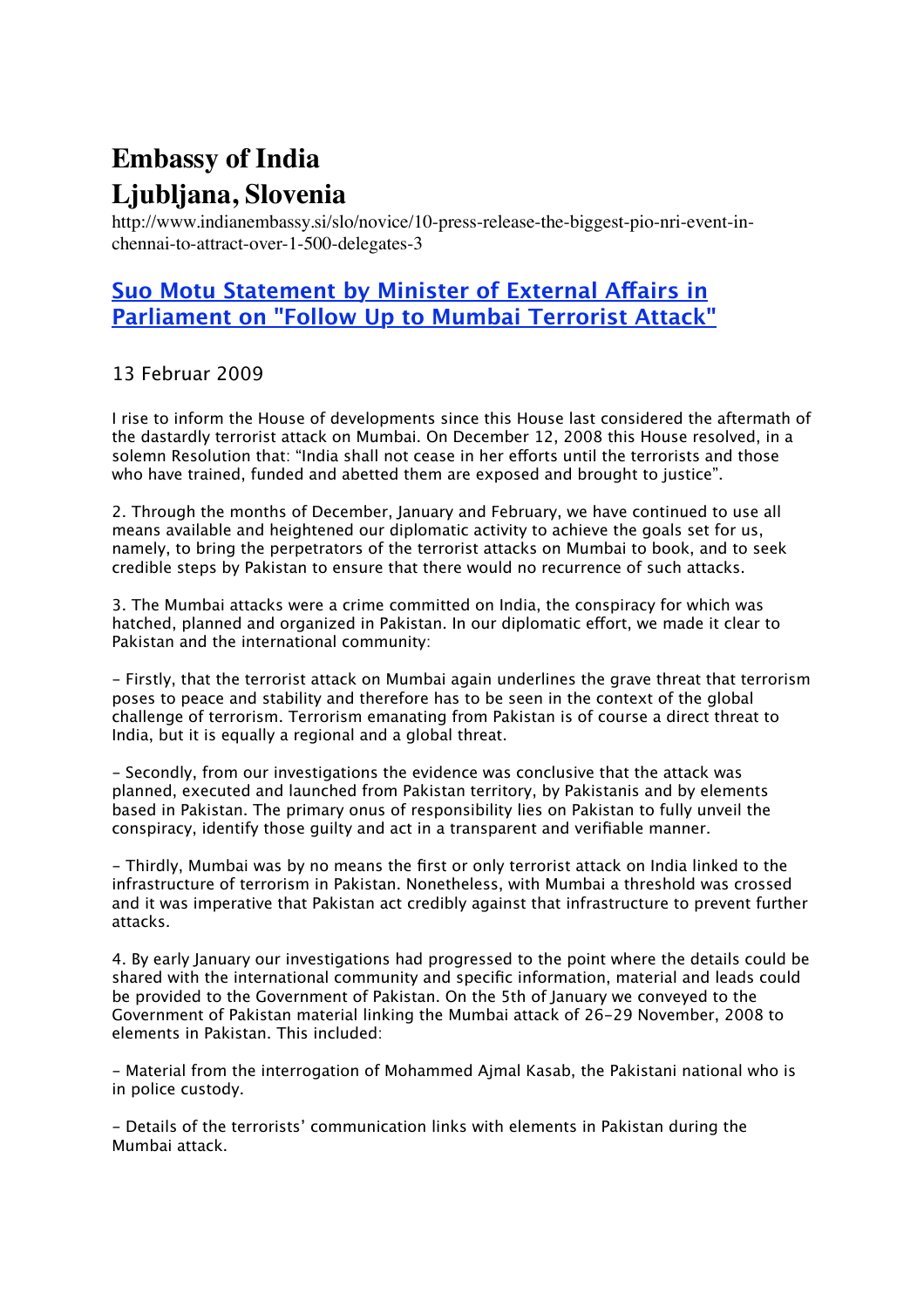- Details of recovered weapons, equipment and other articles.

- Data retrieved from recovered GPS and satellite phones used by the terrorists.

5. A full dossier of the Mumbai attack was also prepared and forwarded to all my counterpart Foreign Ministers. At the same time detailed briefings for all resident Heads of Missions in New Delhi were organised in the Ministry of External Afairs.

6. In our diplomatic exchanges, we conveyed our expectation that the Government of Pakistan promptly undertake further investigations in Pakistan and share the results with us so as to bring the perpetrators to justice, and that Pakistan would implement her bilateral, multilateral and international obligations to prevent terrorism in any manner from territory under her control.

7. It may be useful to recapitulate that this was the **fourth formal and ofcial communication** that we had addressed to the Government of Pakistan on this issue. I had spoken on the telephone to the Foreign Minister of Pakistan on 28 November, 2008, when he was still in India. That conversation was followed up and formalized in writing on the 29th (the next day) morning in the form of a speaking note. Secondly, on 1st December 2008 a formal demarche was made to the Government of Pakistan. Thirdly, on the 22nd December 2008, a letter from the Pakistani terrorist in our custody was officially forwarded to the Pakistan Government. And fourthly, on 5th January 2009 the dossier, with details I mentioned earlier, was given to the Government of Pakistan.

**8. Pakistan's Response** : Hon. Members are aware of the prevarication, denial, diversionary tactics and misplaced sense of victimhood which characterized Pakistan's reaction from early days after the Mumbai attack. Pakistan's political leadership did condemn the terrorist attack and promised us full cooperation in investigating the conspiracy in Pakistan. I do not discount in any way either their intent or their sincerity, but the fact remains that the overwhelming response of official Pakistan to the Mumbai attack was not appropriate to a terrorist attack where innocents were massacred in cold blood. Throughout the attempt was to divert attention from the terrorist attack and Pakistan's responsibilities to other issues.

9. On 16 January, the Government of Pakistan informed us that some action had been taken against the Jamat-ud-Dawa in pursuance to its being listed by the UN as a terrorist organisation. Some of its members were placed on the Exit Control List, some arms licenses were cancelled, instructions issued to freeze the accounts of JuD, some activists of JuD were arrested and certain JuD publications were banned. We were also informed that with efect from 15th January, 2009, the Government of Pakistan had launched a formal enquiry into the Mumbai terrorist attack and that the Federal Investigation Agency had been given the responsibility of conducting the enquiry in accordance with the laws of Pakistan. Some details of the enquiry team were intimated to us.

10. In the afternoon of February 12, our High Commissioner in Pakistan was informed by the Pakistan Foreign Secretary of Pakistan's response to the dossier of material that we had made available to Pakistan on January 5 linking the terrorist attacks on Mumbai to perpetrators in Pakistan. This is a positive development. In their official response, the Pakistan authorities have admitted that elements in Pakistan were involved in the terrorist attacks on Mumbai. They are still in the process of investigating the attacks, and have taken certain actions including the arrest of some of those who were involved, and have filed a first information report in Pakistan.

11. Pakistan has also sought further information and material relating to the investigation. The Government of India will now examine the issues raised in Pakistan's response. After our examination, we will share whatever we can with Pakistan.